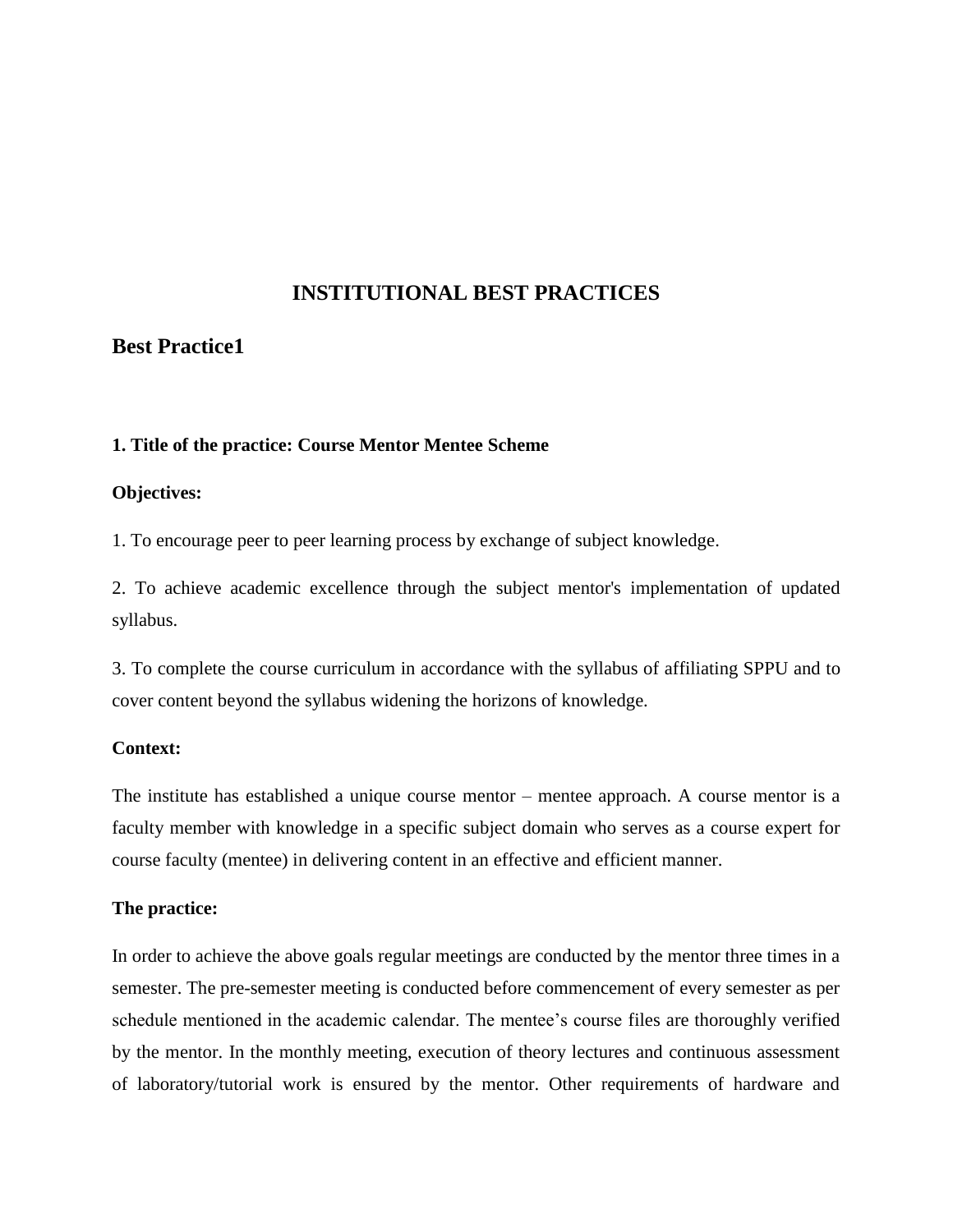software availability, lab manuals, and other topics like execution of content beyond syllabus are also scrutinized by the mentor. In the mid-term and end-term meetings the performance of students in various exams is evaluated and remedial actions are discussed and verified. Mentor also ensures effectiveness of teaching material provided to the students.

## **Evidence of Success:**

- When the course pattern is revised mentor guides the mentee up to what depth the topic has to be covered, practical conduction and purchase of experimental resources.
- It ensures academic calendar activity being followed effectively.
- It improves the performance of slow learners.

# **Problems Encountered and Resources Required:**

- Unavailability of time slots if the mentor is external.
- Being a mentor to guide mentees for online hardware practical sessions is quite difficult due to the pandemic situation.

# **Best Practice 2**

# **2. Title of the practice:** Training for enhancement of employability skill set.

# **Objectives:**

- 1. To ameliorate soft skills.
- 2. To achieve adequate placement ratio.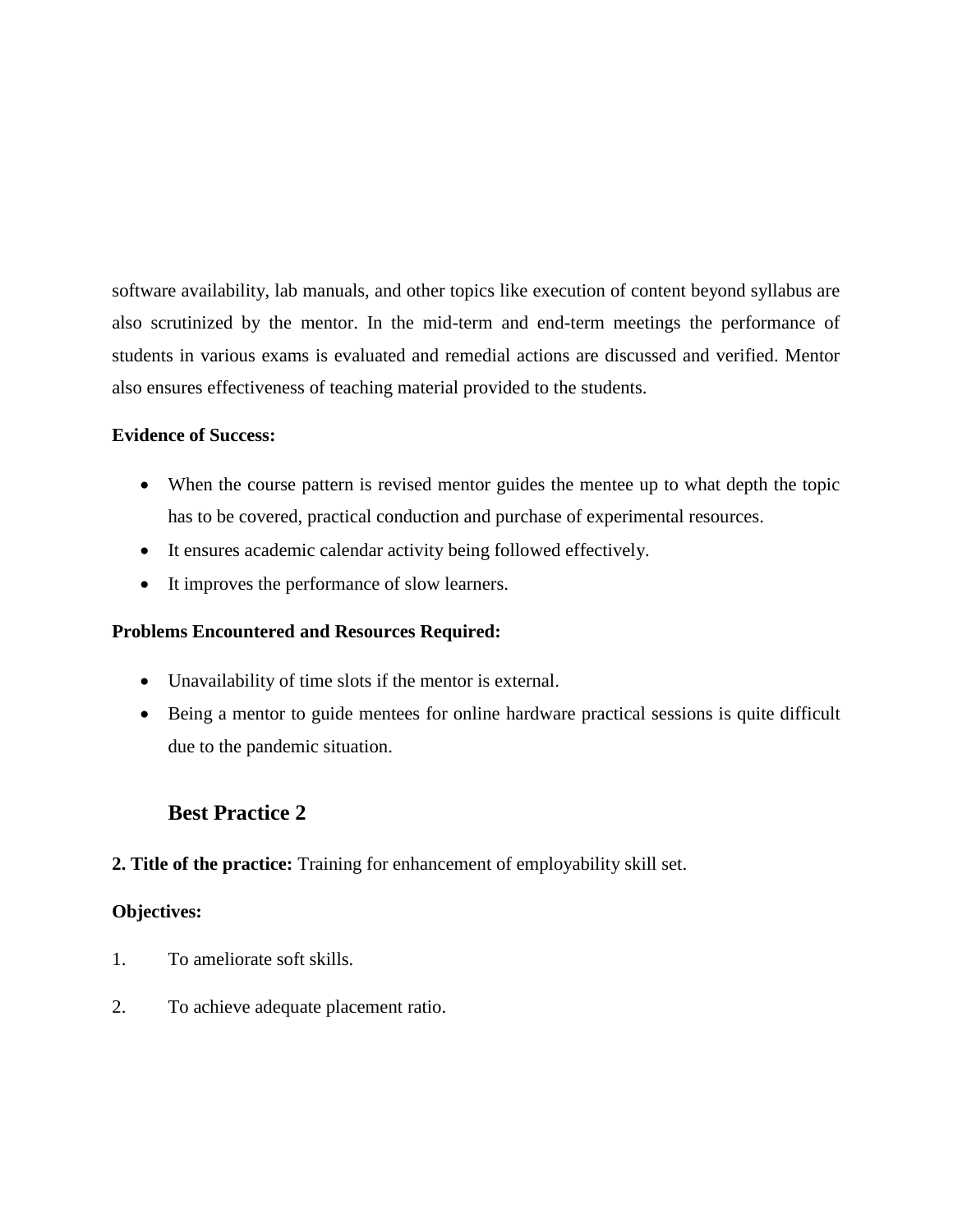#### **Context:**

Earlier the institute used to find it difficult to place the students in industry through campus placement. Main reasons identified were diversity of student's lack of employability skills as per the industry standards. In view of this exclusive pre placement training program, Coding and Aptitude skill Enhancement Clubs in alliance with HR and Test series clubs are started as mentioned in the practice.

### **The Practice:**

The Training and Placement cell of the institute furnishes a pre placement training program which includes:

• Capacity Building Programme:-To accelerate the employability skills among students, sincere efforts are taken from second year of Engineering. For all second year students Capacity Building Programme which includes modules such as Know Yourself, Self and Peer Diagnosis, Knowing learning Styles, SWOC Analysis, and Goal Setting are conducted.

• Peer to Peer Training:- The company recruitment procedure experience is discussed by the final year placed students with third year and second year students since 2017-18.Both trainers (BE students) and trainees (TE &SE students) are positively motivated to work hard and aspire for greater professional goals.

• Employability Skill Development (ESD) Programme: - ESD programme is reformed by taking feedback from all stakeholders such as student attendees from earlier batch, teachers, Heads of Department, Principal. Based on the feedback given by stakeholders, it was proposed to conduct Faculty Development Programme on Artificial Intelligence (AI), Machine Learning (ML) and Internet of Things (IoT) in Module1, Design Thinking in Module2, and Project Management in Module3. Extensive 300 plus hrs training about Core Java, Advance Java for Computer and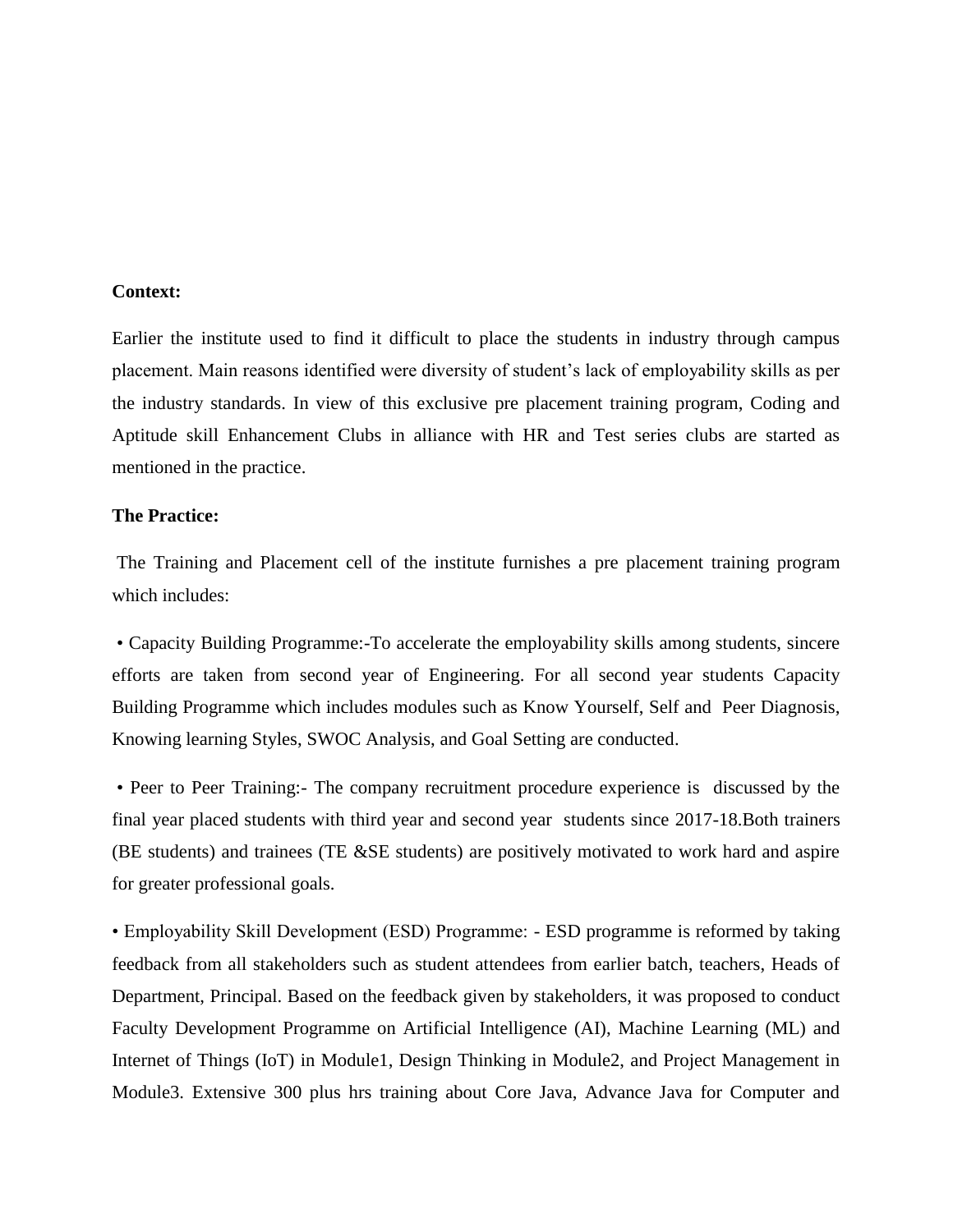Information Technology Engineering students and manual and automated testing for Electronics and Telecommunication students. Database management training for all three branches is provided. Along with this training related to Soft skills, Aptitude tests, Group Discussion, Interview Techniques, Quantitative Analysis, Logic Reasoning is also given. As per the request from the institute authorities, Electronics Telecommunication Students are included in ESD Programme from academic year 2019-2020. • Extensive training of 100 hrs to B.E. students about Coding , Resume writing, Group discussions, and Aptitude test.

• Mock interviews:- Before placement drive, a panel of senior faculty members take Mock interviews of eligible students of Final year. Since 2018-19 this practice is implemented for all the students of Final year of all branches.

• Club Activities:- To enhance Coding and Aptitude skills of the students, Coding and Aptitude Skill Enhancement Clubs are started since October 2019, this also includes HR club. These clubs are operated through the social platforms like Google classroom and Whatsapp group. The student coordinators operate these clubs under the guidance of training coordinator. •Coding Club:- The student coordinators of this group post questions related to coding based on different programming languages like C, C and Java. The types of questions are either MCQs or problem statements. Special focus is given on problem statements which are frequently asked in various company specific drives (e.g. TCS ninja). •Aptitude skill Enhancement Club:- Questions related to Quantitative, Verbal and Current Affair sections are posted on these groups as daily assignments .To improve vocabulary of the students five new words are given with their meanings, synonym and their use in sentences. •HR Club (Group Discussion):- This club was added newly since 16/03/2020 in the lockdown period to engage students in developing their communication skills and making them more comfortable for HR rounds in placement. To carry out group discussion online some topics are posted every day on which other students are supposed to put forth their views and discuss. • Test Series Club:- New addition to existing